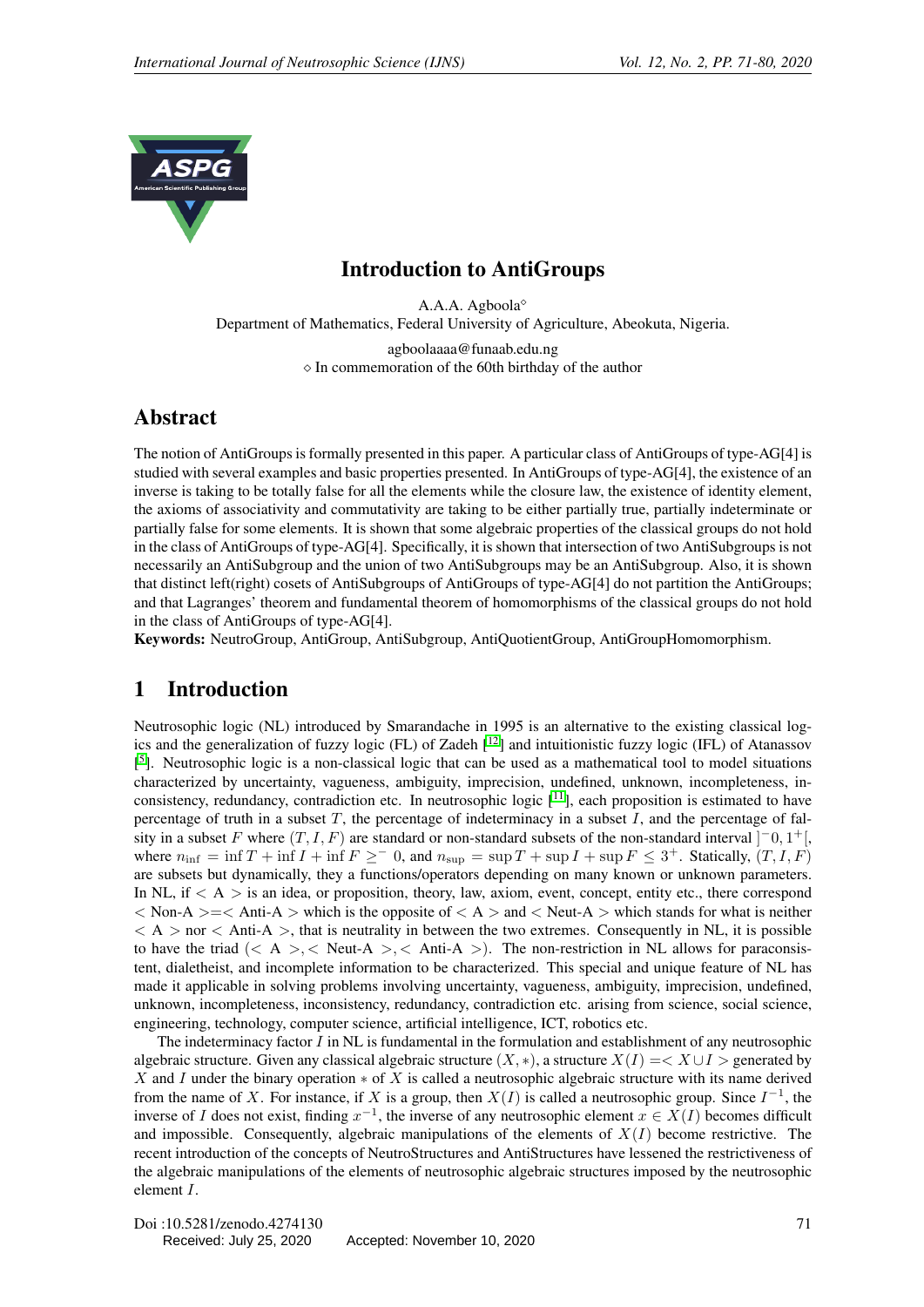In any classical algebraic structure  $(X, *)$ , the of composition of the elements with respect to the binary operation \* is well defined for all the elements of X that is,  $x * y \in X \quad \forall x, y \in X$ . All the axioms like associativity, commutativity, distributivity, monotonicity etc. defined on X with respect to ∗ are totally true for all the elements of X. The compositions of elements of X this way are restrictive and do not reflect the reality. They do not give rooms for compositions that are either partially defined, partially undefined (indeterminate), and partially outerdefined or totally outerdefined with respect to ∗. However in the domain of knowledge, science and reality, the law of composition and axioms defined on X may either be only partially defined (partially true), or partially undefined (partially false), or totally undefined (totally false) with respect to the binary operation ∗. In 2019, Smarandache  $\lceil \cdot 10 \rceil$  $\lceil \cdot 10 \rceil$  $\lceil \cdot 10 \rceil$  addressed the problem of allowing the law of composition on X to be either partially defined and partially undefined or totally undefined by introducing the notions of NetroDefined and AntiDefined laws, as well as the notions of NeutroAxiom and AntiAxiom inspired by NL he introduced in 1995. The work of Smarandache in [[10](#page-9-3)] has given birth to the new fields of research called NeutroStructures and AntiStructures. For any classical algebraic law or axiom defined on  $X$ , there correspond neutrosophic triads (< Law >, < NeutroLaw >, < AntiLaw >) and (< Axiom >, < NeutroAxiom >, < AntiAxiom >) respectively. In [<sup>[9](#page-9-4)</sup>], Smarandache studied NeutroAlgebras and AntiAlgebras and in [<sup>[8](#page-9-5)</sup>], he studied Partial Algebras, Universal Algebras, Effect Algebras and Boole's Partial Algebras and he showed that NeutroAlge-bras are generalization of Partial Algebras. In [[7](#page-9-6)], Rezaei and Smarandache studied Neutro-BE-algebras and Anti-BE-algebras and they showed that any classical algebra  $S$  with  $n$  operations (laws and axioms) where  $n \ge 1$  will have  $(2^n - 1)$  $(2^n - 1)$  $(2^n - 1)$  NeutroAlgebras and  $(3^n - 2^n)$  AntiAlgebras. In [<sup>2</sup>], Agboola et al. studied NeutroAlgebras and AntiAlgebras viz-a-viz the classical number systems  $\mathbb{N}, \mathbb{Z}, \mathbb{Q}, \mathbb{R}$  and  $\mathbb{C}$  and in  $[3]$  $[3]$  $[3]$ , Agboola studied NeutroGroups by considering three NeutroAxioms (NeutroAssociativity, existence of NeutroNeutral element and existence of NeutroInverse element). In addition, he studied NeutroSubgroups, NeutroCyclic-Groups, NeutroQuotientGroups and NeutroGroupHomomorphisms. He showed that generally, Lagrange's theorem and fundamental homomorphism theorem of the classical groups do not hold in the class of Neu-troGroups studied. In [[4](#page-9-9)], Agboola introduced and studied NeutroRings by considering three NeutroAxioms (NeutroAbelianGroup (additive), NeutroSemigroup (multiplicative) and NeutroDistributivity (multiplication over addition)). He presented Several results and examples on NeutroRings, NeutroSubgrings, NeutroIdeals, NeutroQuotientRings and NeutroRingHomomorphisms. He showed that that the fundamental homomorphism of the classical rings holds in the class of NeutroRings considered. Motivated and inspired by the work of Rezaei and Smarandache in  $\begin{bmatrix} 7 \end{bmatrix}$  $\begin{bmatrix} 7 \end{bmatrix}$  $\begin{bmatrix} 7 \end{bmatrix}$ , Agboola in  $\begin{bmatrix} 1 \end{bmatrix}$  $\begin{bmatrix} 1 \end{bmatrix}$  $\begin{bmatrix} 1 \end{bmatrix}$  revisited the NeutroGroups by studying a particular class of NeutroGroups and presented their basic and elementary properties. In the present paper however, the concept of AntiGroups is formally presented. A particular class of AntiGroups is studied with presentation of several examples and basic properties. It is shown that some algebraic properties of the classical groups do not hold in the class of AntiGroups studied. Specifically, it is shown that intersection of two AntiSubgroups is not necessarily an AntiSubgroup and the union of two AntiSubgroups may be an AntiSubgroup. Also, it is shown that Lagranges' theorem and fundamental theorem of homomorphisms of the classical groups do not hold in the class of AntiGroups studied in this paper.

### 2 Preliminaries

In this section, we will give some definitions and results that will be used later in the paper.

#### Definition 2.1.  $[^8]$  $[^8]$  $[^8]$

- (i) A classical operation is an operation well defined for all the set's elements.
- (ii) A NeutroOperation is an operation partially well defined, partially indeterminate, and partially outer defined on the given set.
- (iii) An AntiOperation is an operation that is outer defined for all set's elements.
- (iv) A classical law/axiom defined on a nonempty set is a law/axiom that is totally true (i.e. true for all set's elements).
- (v) A NeutroLaw/NeutroAxiom (or Neutrosophic Law/Neutrosophic Axiom) defined on a nonempty set is a law/axiom that is true for some set's elements [degree of truth (T)], indeterminate for other set's elements [degree of indeterminacy (I)], or false for the other set's elements [degree of falsehood (F)], where  $T, I, F \in [0, 1]$ , with  $(T, I, F) \neq (1, 0, 0)$  that represents the classical axiom, and  $(T, I, F) \neq (0, 0, 1)$ that represents the AntiAxiom.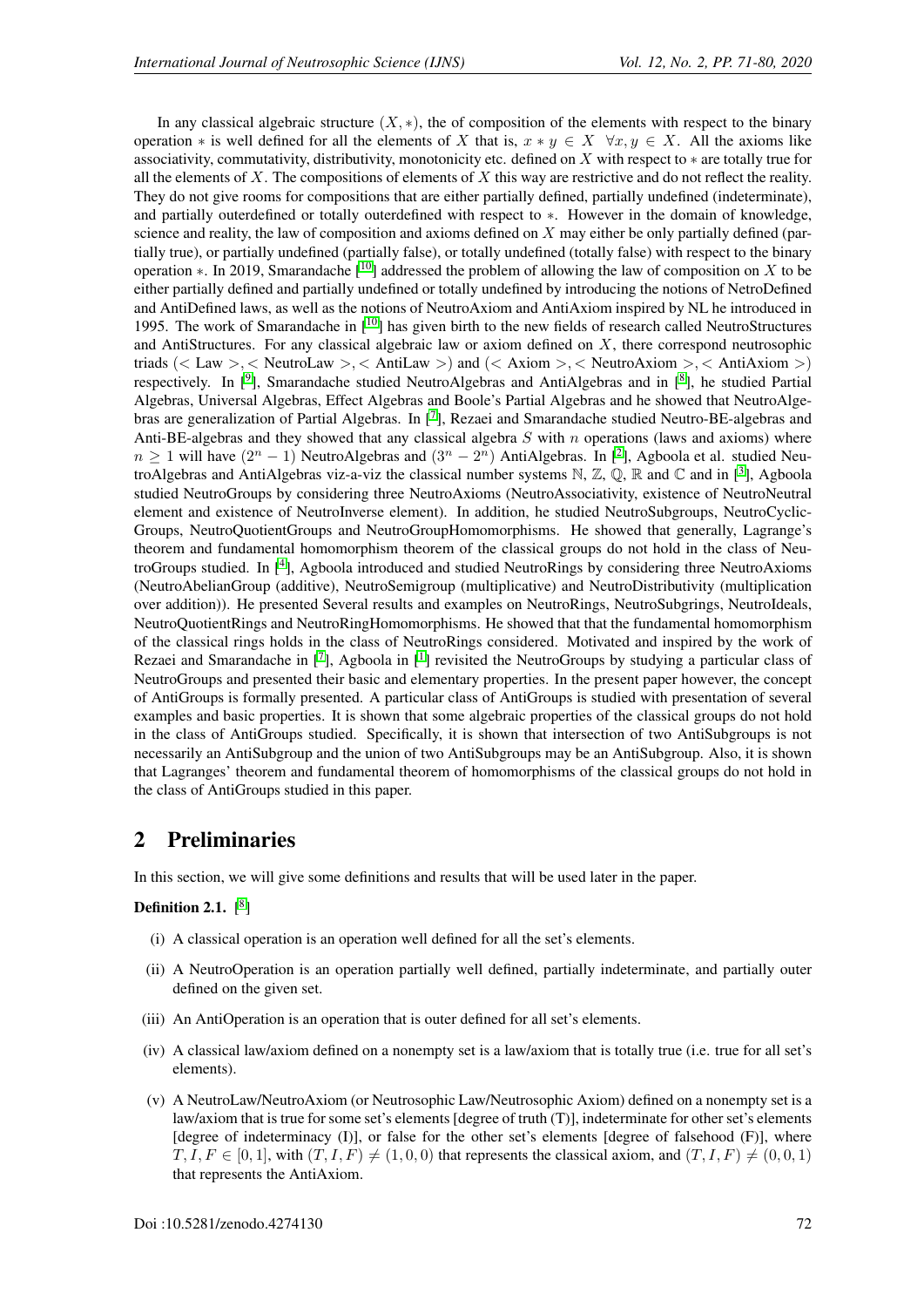- (vi) An AntiLaw/AntiAxiom defined on a nonempty set is a law/axiom that is false for all set's elements.
- (vii) A NeutroAlgebra is an algebra that has at least one NeutroOperation or one NeutroAxiom (axiom that is true for some elements, indeterminate for other elements, and false for other elements), and no Anti-Operation or AntiAxiom.
- (viii) An AntiAlgebra is an algebra endowed with at least one AntiOperation or at least one AntiAxiom.

Theorem 2.2. *[ [7](#page-9-6) ] Let* U *be a nonempty finite or infinite universe of discourse and let* S *be a finite or infinite subset of* U. If n classical operations (laws and axioms) are defined on S where  $n \geq 1$ , then there will be  $(2^{n} - 1)$  *NeutroAlgebras and*  $(3^{n} - 2^{n})$  *AntiAlgebras.* 

#### **Definition 2.3.** [Classical group] $[6]$  $[6]$  $[6]$

Let G be a nonempty set and let  $* : G \times G \to G$  be a binary operation on G. The couple  $(G, *)$  is called a classical group if the following conditions hold:

- (G1)  $x * y \in G \forall x, y \in G$  [closure law].
- (G2)  $x * (y * z) = (x * y) * z \forall x, y, z \in G$  [axiom of associativity].
- (G3) There exists  $e \in G$  such that  $x * e = e * x = x \forall x \in G$  [axiom of existence of neutral element].
- (G4) There exists  $y \in G$  such that  $x * y = y * x = e \forall x \in G$  [axiom of existence of inverse element] where  $e$  is the neutral element of  $G$ .

If in addition  $\forall x, y \in G$ , we have

(G5)  $x * y = y * x$ , then  $(G, *)$  is called an abelian group.

**Definition 2.4.** [AntiSophication of the law and axioms of the classical group][ $^1$  $^1$ ]

- (AG1) For all the duplets  $(x, y) \in G$ ,  $x * y \notin G$  [AntiClosureLaw].
- (AG2) For all the triplets  $(x, y, z) \in G$ ,  $x*(y*z) \neq (x*y)*z$  [AntiAxiom of associativity (AntiAssociativity)].
- (AG3) There does not exist an element  $e \in G$  such that  $x * e = e * x = x \forall x \in G$  [AntiAxiom of existence of neutral element (AntiNeutralElement)].
- (AG4) There does not exist  $u \in G$  such that  $x * u = u * x = e \forall x \in G$  [AntiAxiom of existence of inverse element (AntiInverseElement)] where  $e$  is an AntiNeutralElement in  $G$ .
- (AG5) For all the duplets  $(x, y) \in G$ ,  $x * y \neq y * x$  [AntiAxiom of commutativity (AntiCommutativity)].

#### **Definition 2.5.** [AntiGroup][ $^1$  $^1$ ]

An AntiGroup AG is an alternative to the classical group G that has at least one AntiLaw or at least one of  ${AG1, AG2, AG3, AG4}.$ 

#### **Definition 2.6.** [AntiAbelianGroup][ $^1$  $^1$ ]

An AntiAbelianGroup  $AG$  is an alternative to the classical abelian group G that has at least one AntiLaw or at least one of  $\{AG1, AG2, AG3, AG4\}$  and  $AG5$ .

**Theorem 2.7.**  $\lbrack l^1 \rbrack$  $\lbrack l^1 \rbrack$  $\lbrack l^1 \rbrack$  Let  $(G,*)$  be a finite or infinite classical group. Then there are 65 types of AntiGroups.

**Theorem 2.8.**  $\lbrack l \rbrack$  Let  $(G,*)$  be a finite or infinite classical abelian group. Then there are 2[1](#page-9-10)1 types of *AntiAbelianGroups.*

**Definition 2.9.** Let  $(AG, *)$  be an AntiGroup. AG is said to be finite of order n if the cardinality of AG is n that is  $o(AG) = n$ . Otherwise, AG is called an infinite AntiGroup and we write  $o(AG) = \infty$ .

Since there are many types of AntiGroups, in what follows, AntiGroups will be classified and named type-AG[,] according to which of  $AG1-AG5$  is(are) satisfied. If only AG1 is satisfied, the AntiGroup will be called of type-AG[1], type-AG[3,4] if only AG3 and AG4 are satisfied and so on. AntiGroups of type-AG[1,2,3,4] or of type-AG[1,2,3,4,5] will be called trivial AntiGroups or trivial AntiAbelianGroups respectively.

**Example 2.10.** Let  $AG = \mathbb{Q}_+^*$  be the set of all irrational positive numbers and consider algebraic structure  $(AG,.)$  where "." is the ordinary multiplication of real numbers. Then  $(AG,.)$  is an infinite trivial AntiGroup.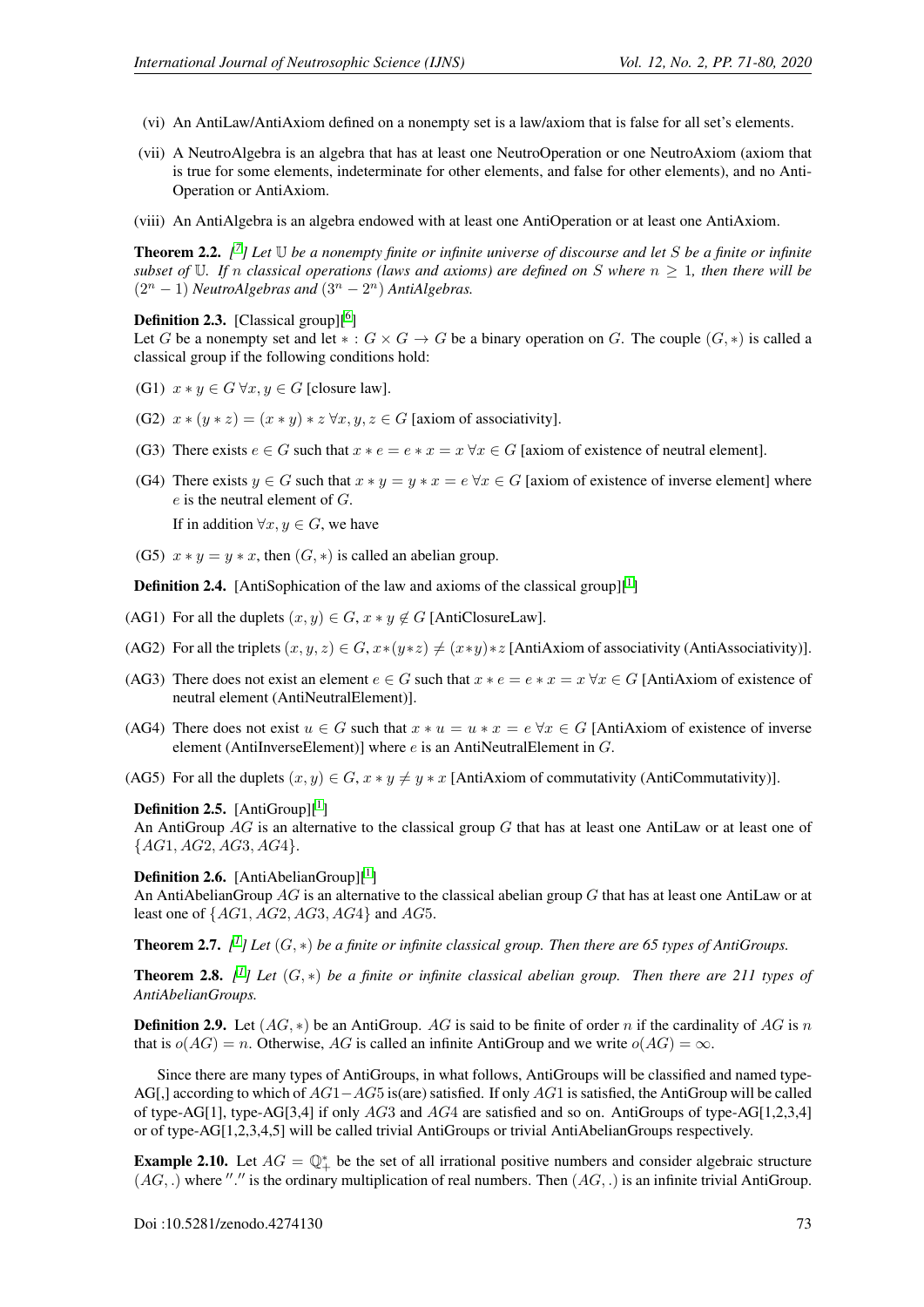**Example 2.11.** Let  $AG = N$ .

(i) Let  $*$  be a binary operation on AG defined  $\forall x, y \in AG$  by

 $x * y = x + y + xy.$ 

Then  $(AG, *)$  is a finite AntiGroup of type-AG[3,4].

(ii) Let  $*$  be a binary operation on AG defined  $\forall x, y \in AG$  by

 $x * y = x + y + 1.$ 

Then  $(AG, *)$  is a finite AntiGroup of type-AG[3,4].

### 3 A Study of Finite AntiGroups of Type-AG[4]

In this section, we are going to study a particular class of AntiGroups  $(AG, *)$  where  $G4$  is totally false for all the elements of  $AG$  while  $G1, G2, G3$  and  $G5$  are either partially true, partially indeterminate or partially false for some elements of AG.

**Definition 3.1.** Let  $(AG, *)$  and  $(AH, \circ)$  be AntiGroups of type-AG[4]. The direct product of AG and AH denoted by  $AG \times AH$  is defined by

$$
AG \times AH = \{ (g, h) : g \in AG, h \in AH \}.
$$

Proposition 3.2. *Let* (AG, ∗) *and* (AH, ◦) *be AntiGroups of type-AG[4] and let* ⊗ *be a binary operation on* AG × AH *defined by*

$$
(g,h)\otimes(x,y)=(g*x,h\circ y)\quad\forall (g,h),(x,y)\in AG\times AH.
$$

*Then*  $(AG \times AH, \otimes)$  *is an AntiGroup of type-AG[4].* 

*Proof.* The proof follows from the definition of AntiGroups of type-AG[4] and the definition of direct product of AntiGroups of type-AG[4].  $\Box$ 

**Proposition 3.3.** *Let*  $(AG, *)$  *be an AntiGroup of type-AG[4] and let*  $g, x, y \in AG$ *. Then* 

- *(i)*  $q * x = q * y \implies x = y$ .
- *(ii)*  $x * g = y * g \implies x = y$ .

*Proof.* Since  $g^{-1}$  does not exist and  $*$  is NeutroAssociative, the required results follow.

 $\Box$ 

**Proposition 3.4.** *Let*  $(AG, *)$  *be an AntiGroup of type-AG[4], x, y*  $\in$  *AG and let*  $m, n \in \mathbb{N}$ *. Then* 

- *(i)*  $x^{m+1} \neq x^m * x$ .
- (*ii*)  $x^{-m} \neq (x^{-1})^m$ .
- (*iii*)  $x^m * x^{-m} \neq N_e$  where  $N_e$  is a NeutroNeutralElement in AG.
- *(iv)*  $x^m * x^n \neq x^{m+n}$ *.*
- (*v*)  $(x^m)^n \neq x^{mn}$ .
- $(vi)$   $(x * y)^m \neq x^m * y^m$ .

*Proof.* Since  $x^{-1}$  does not exist and  $*$  is NeutroAssociative, the required results follow.

**Corollary 3.5.** An AntiGroup  $(AG, *)$  of type-AG[4] cannot be generated by an element  $x \in AG$  and hence *cannot by cyclic.*

**Definition 3.6.** Let  $(AG, *)$  be an AntiGroup of type-AG[4]. A nonempty subset AH of AG is called an AntiSubgroup of AG if  $(AH, *)$  is also an AntiGroup of the same type as AG. Otherwise, if  $(AH, *)$  is an AntiGroup of a type different from the type of AG, then AH is called a QuasiAntiSubgroup of AG.

Doi :10.5281/zenodo.4274130 74

 $\Box$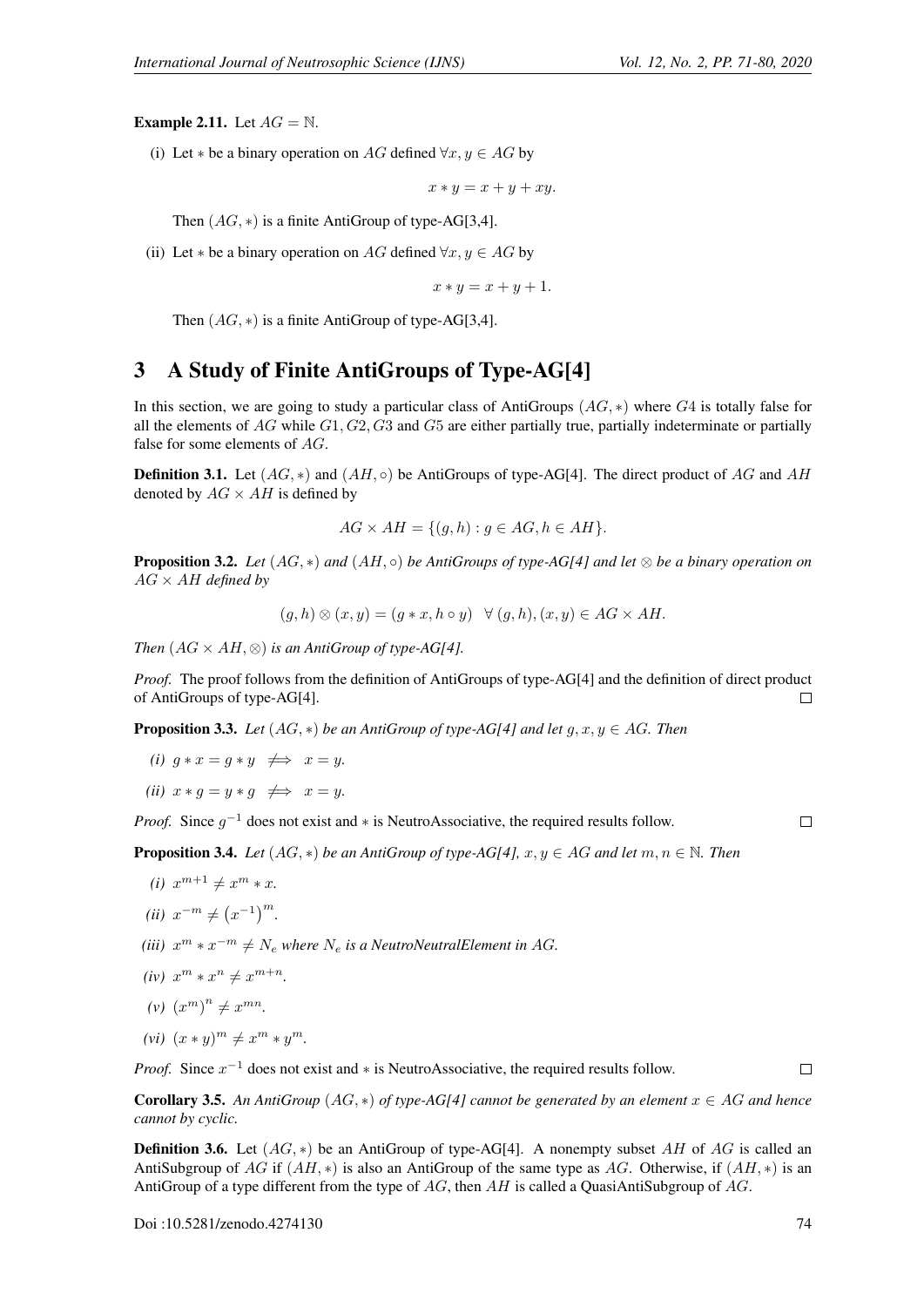**Definition 3.7.** Let  $(AG, *)$  be an AntiGroup of type-AG[4] and let AH and AK be AntiSubgroups of AG. The set  $A * B$  is defined by

$$
A * B = \{ x \in AG : x = h * k \text{ for some } h \in AH, k \in AK \}.
$$

Proposition 3.8. *Let* AH*,* AK *and* AL *be AntiSubgroups of an AntiGroup* (AG, ∗) *of type-AG[4]. Then*

- *(i)*  $AH * AH \neq AH$ .
- *(ii)*  $AH * AK \neq AK * AH$ .
- *(iii)*  $AH * (AK * AL) \neq (AH * AK) * AL$ .

*Proof.* Obvious.

**Definition 3.9.** Let  $(AG, *)$  be an AntiGroup of type-AG[4] and let  $a \in AG$  be a fixed element.

(i) An AntiCenter of  $AG$  denoted by  $AZ(AG)$  is a set defined by

$$
AZ(AG) = \{x \in AG : x * g \neq g * x \quad \forall g \in AG\}.
$$

(ii) An AntiCentralizer of  $a \in AG$  denoted by  $AC_a$  is a set defined by

$$
AC_a = \{ g \in AG : g * a \neq a * g \}.
$$

<span id="page-4-0"></span>**Example 3.10.** Let  $\mathbb{U} = \{a, b, c, d, e, f\}$  be a universe of discourse and let  $AG = \{a, b, c, e\}$  be a subset of  $\mathbb{U}$ .

(i) Let  $*$  be a binary operation defined on  $AG$  as shown in the Cayley table below.

| $\ast$           | $\boldsymbol{a}$ | b                | $\boldsymbol{c}$      | $\epsilon$     |
|------------------|------------------|------------------|-----------------------|----------------|
| $\alpha$         | d                | $\overline{a}$   | $\mathcal{C}_{0}^{2}$ | $\epsilon$     |
| $\boldsymbol{b}$ | $\overline{a}$   | $_{d}$           | $\epsilon$            | $\overline{c}$ |
| $\mathfrak c$    | b                | $\boldsymbol{a}$ |                       | $\epsilon$     |
| $\epsilon$       | $\boldsymbol{a}$ | b                | $\overline{c}$        |                |
|                  |                  |                  |                       |                |

.

It is evident from the table that  $G1, G2, G3, G5$  are either partially true or partially false with respect to  $*$  but G4 is totally false for all the elements of AG. Hence  $(AG, *)$  is a finite AntiGroup of type-AG[4].

(ii) Let  $*$  be a binary operation defined on  $AG$  as shown in the Cayley table below.

| $\ast$           | $\epsilon$   | $\boldsymbol{a}$ | b                | с                     |  |
|------------------|--------------|------------------|------------------|-----------------------|--|
| $\epsilon$       | $_{d}$       | $\boldsymbol{a}$ | b                | $\overline{c}$        |  |
| $\overline{a}$   | $\alpha$     |                  | $\boldsymbol{c}$ | b                     |  |
| $_{b}$           | b            | $\alpha$         | ?                | $\mathcal{C}_{0}^{0}$ |  |
| $\boldsymbol{c}$ | $\mathcal C$ | b                | $\boldsymbol{a}$ |                       |  |

It is evident from the table that  $G1, G2, G3, G5$  are either partially true, partially indeterminate or partially false with respect to  $*$  but G4 is totally false for all the elements of AG. Hence  $(AG, *)$  is a finite AntiGroup of type-AG[4].

**Example 3.11.** Let  $(AG, *)$  be the AntiGroup of Example [3.10\(](#page-4-0)i) and let  $AH_1 = \{a, b, e\}$  and  $AH_2$  ${b, c, e}$  be two subsets of AG. Let  $*$  be defined on  $AH_1$  and  $AH_2$  as shown in the Cayley tables below:

|          | $\epsilon$<br>$\ast$ |          | $^\ast$    | $\epsilon$ | $\epsilon$    |            |  |
|----------|----------------------|----------|------------|------------|---------------|------------|--|
| $AH_1$ : | $\it a$              | $\alpha$ | $\epsilon$ | $AH_2:$    |               | $\epsilon$ |  |
|          |                      |          |            |            | $\mathfrak c$ |            |  |
|          | $\epsilon$           |          |            |            | е             | Ċ          |  |
|          |                      |          |            |            |               |            |  |

It can easily be seen from the tables that  $AH_1$  is an AntiSubgroup of AG while  $AH_2$  is a QuasiAntiSubgroup of AG. It is noted that Lagranges' theorem does not hold. It is also noted that:

$$
AH_1 \cup AH_2 = \{a, b, c, e\} = AG, NH_1 \cap NH_2 = \{b, e\},
$$

Doi :10.5281/zenodo.4274130 75

 $\Box$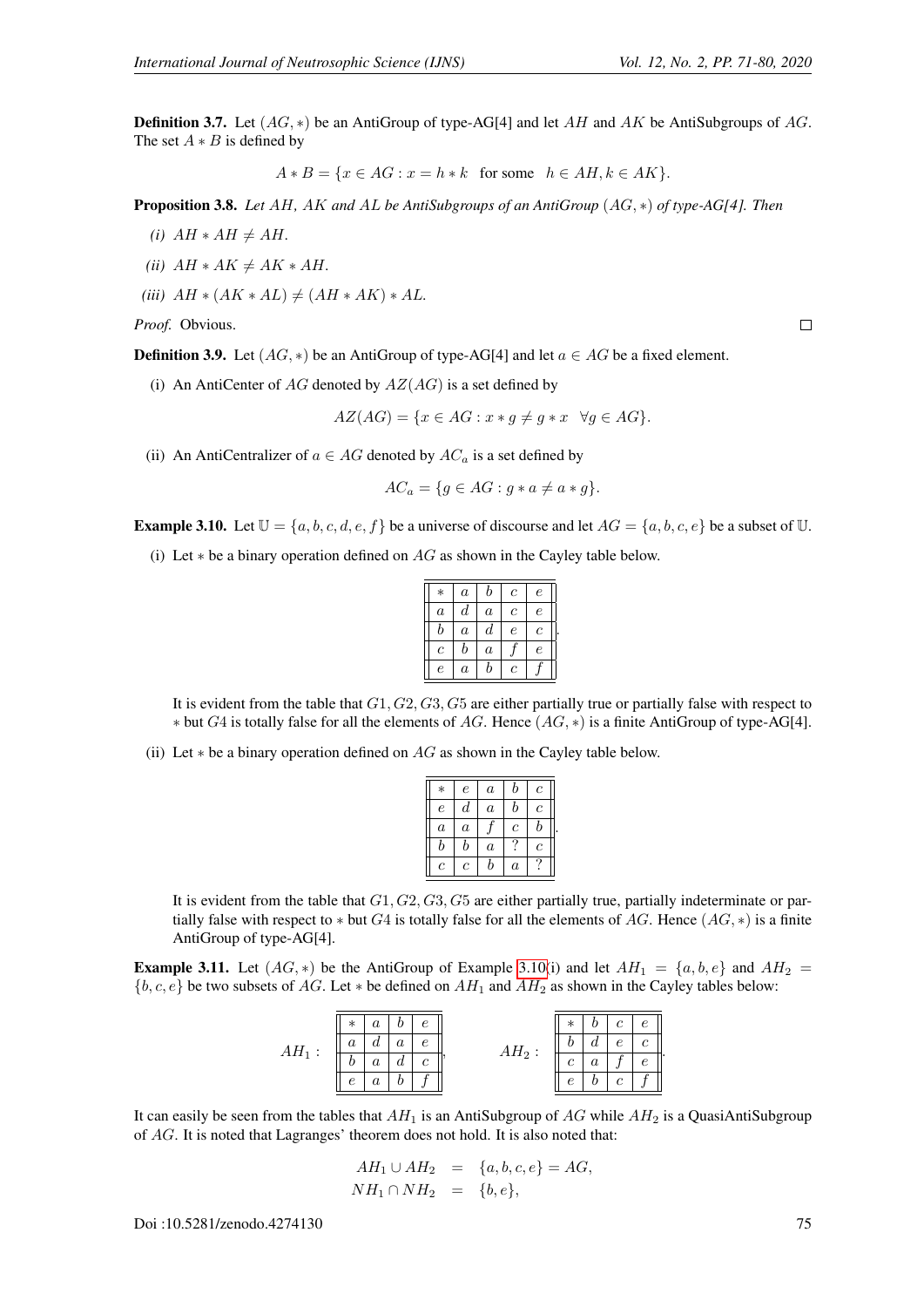.

from which it is deduced that  $NH_1 \cup NH_2$  is an AntiSubgroup of AG but  $AH_1 \cap AH_2$  is a QuasiAntiSubgroup of AG as it is evident in the Cayley table below:

$$
NH_1 \cap NH_2: \begin{array}{|c|c|c|c|c|} \hline * & b & e \\ \hline b & d & c \\ \hline e & b & f \end{array}.
$$

 $AZ(AG) = \{a, b, c, e\} = AG$  is an AntiSubgroup of AG. Also,  $AC_a = AC_b = AC_c = AC_e = \{a, b, c, e\} =$ AG are AntiSubgroups of AG.

**Example 3.12.** Let  $(AG, *)$  be the AntiGroup of Example [3.10\(](#page-4-0)ii) and let  $AH_1 = \{e, a, b\}$  and  $AH_2$  ${e, b, c}$  be two subsets of AG. Let  $*$  be defined on  $AH_1$  and  $AH_2$  as shown in the Cayley tables below:

AH<sup>1</sup> : ∗ e a b e d a b a a f c b b a ? , AH<sup>2</sup> : ∗ e b c e d b c b b ? c c c a ?

It can easily be seen from the tables that  $AH_1$  and  $AH_2$  are AntiSubgroups of  $AG$ . It is noted that Lagranges' theorem does not hold. It is also noted that:

$$
AH_1 \cup AH_2 = \{e, a, b, c\} = AG, NH_1 \cap NH_2 = \{e, b\},
$$

from which it is deduced that  $NH_1 \cup NH_2$  is an AntiSubgroup of AG and  $AH_1 \cap AH_2$  is an AntiSubgroup of AG as it is evident in the Cayley table below:

$$
NH_1 \cap NH_2: \begin{array}{|c|c|c|c|c|} \hline * & e & b \\ \hline e & d & f \\ \hline b & b & ? \\ \hline \end{array}
$$

.

 $AZ(AG) = \{a, b, c\}$  is a QuasiAntiSubgroup of AG. Also,  $AC_a = AC_b = \{a, b, c\}$ ,  $AC_c = \{b, c\}$  are QuasiAntiSubgroups of AG and  $AC_e = \{\} = \emptyset$  is neither an AntiSubgroup nor a QuasiAntiSubgroup of AG.

**Example 3.13.** (i) Let  $AG = \mathbb{Z}_4 = \{0, 1, 2, 3\}$  and let  $\oplus$  be a binary operation on AG as defined in the Cayley table.

| $0\ {\rm or}\ 1$ |        |            |
|------------------|--------|------------|
|                  |        | $0$ or $2$ |
|                  | 0 or 3 |            |
|                  |        |            |

Then  $(AG, \oplus)$  is a finite AntiGroup of type-AG[4] and  $AH = \{0, 1, 2\}$  is an AntiSubgroup of AG. (ii) Let  $AG = \{1, 2, 3, 4\} \subseteq \mathbb{Z}_5$  and let  $\otimes$  be a binary operation on AG as defined in the Cayley table.

|                |   | $\overline{2}$ | 3             |                |  |
|----------------|---|----------------|---------------|----------------|--|
|                |   | $\overline{2}$ | 3             |                |  |
| $\overline{2}$ | 2 |                | 0             | 3              |  |
| 3              | 3 |                | 4             | $\overline{2}$ |  |
|                |   | 3              | $\mathcal{D}$ | 0              |  |

Then  $(AG, \otimes)$  is a finite AntiGroup of type-AG[4] and  $AH = \{1, 2, 3\}$  is an AntiSubgroup of AG.

**Definition 3.14.** Let AH be an AntiSubgroup of the AntiGroup ( $AG$ , \*) of type-AG[4] and let  $x \in AG$ .

(i)  $x * AH$  the left coset of AH in AG is defined by

$$
x * AH = \{x * h : h \in AH\}.
$$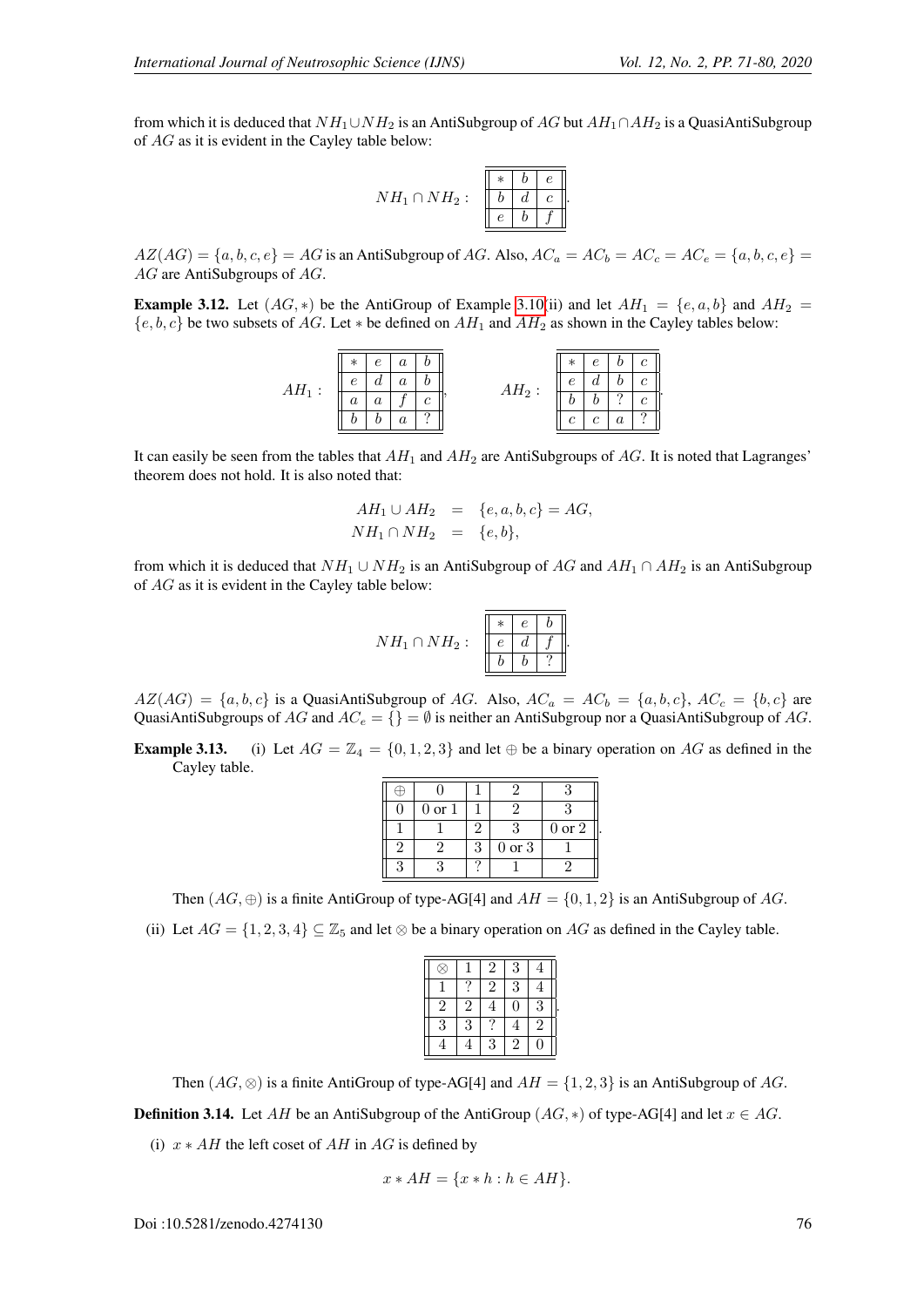(ii)  $AH * x$  the right coset of AH in AG is defined by

$$
AH * x = \{h * x : h \in AH\}.
$$

- (iii) AH is called a normal AntiSubgroup if  $x * AH = AH * x$  for at least one  $x \in AG$ .
- (iv) The number of distinct left or right cosets of  $AH$  in  $AG$  is called the index of  $AH$  in  $AG$  and it is denoted by  $[AG : AH]$ .
- (vi) The set of all distinct left cosets of AH in AG denoted by  $(AG/AH)_L$  is defined by

$$
(AG/AH)_L = \{x * AH : x \in AG\}.
$$

(vii) The set of all distinct right cosets of AH in AG denoted by  $(AG/AH)_R$  is defined by

$$
(AG/AH)_R = \{AH * x : x \in AG\}.
$$

Suppose that  $AG/AH$  is the set of all distinct left cosets of  $AH$  in AG and suppose that  $\odot$  is a binary operation on  $AG/AH$  defined by

$$
(x*AH)\odot (y*AH)=(x*y)*AH~~\forall~x*AH,y*AH\in AG/AH
$$

If the couple  $(AG/AH, \odot)$  is an AntiGroup of type-AG[4], then  $AG/AH$  is called an AntiQuotientGroup of AG factored by AH.

**Lemma 3.15.** *Let* AH *be an AntiSubgroup of the AntiGroup*  $(AG, *)$  *of type-AG[4] and let*  $e \in AG$  *be a NeutroNeutralElement. Then globally,*

$$
e * AH \neq AH.
$$

<span id="page-6-0"></span>Example 3.16. Let  $(AG, \oplus)$  be an AntiGroup of Example [3.13](#page-0-0) (i) and let  $AH = \{0, 1, 2\}$  be its AntiSubgroup. The left and right cosets of  $AH$  in  $AG$  are:

$$
0 \oplus AH = \{0, 1, 2\} \text{ or } \{1, 2\} = AH \oplus 0,
$$
  
\n
$$
1 \oplus AH = \{1, 2, 3\} = AH \oplus 1
$$
  
\n
$$
2 \oplus AH = \{0, 2, 3\} \text{ or } \{2, 3\} = AH \oplus 2,
$$
  
\n
$$
3 \oplus AH = \{1, 3, ?\} = AH \oplus 3,
$$
  
\n
$$
\therefore AG/AH = \{0 \oplus AH, 1 \oplus AH, 2 \oplus AH, 3 \oplus AH\}.
$$

It is noted that  $AH$  is a normal AntiSubgroup of  $AG$  and distinct left and right cosets of  $AH$  do not partition AG.

Now consider the Cayley table below.

|                         | $0 \oplus AH$                  | $1 \oplus AH$ | $2 \oplus AH$                  | $3 \oplus AH$                  |
|-------------------------|--------------------------------|---------------|--------------------------------|--------------------------------|
| $\parallel 0 \oplus AH$ | $0 \oplus AH$ or $1 \oplus AH$ | $1 \oplus AH$ | $2 \oplus AH$                  | $3 \oplus AH$                  |
| $1 \oplus AH$           | $1 \oplus AH$                  | $2 \oplus AH$ | $3 \oplus AH$                  | $0 \oplus AH$ or $2 \oplus AH$ |
| $2 \oplus AH$           | $2 \oplus AH$                  | $3 \oplus AH$ | $0 \oplus AH$ or $3 \oplus AH$ | $1 \oplus AH$                  |
| $3 \oplus AH$           | $3 \oplus AH$                  |               | $1 \oplus AH$                  | $2 \oplus AH$                  |

It is evident from the table that  $(AG/AH,\bigoplus)$  is an AntiGroup of type-AG[4].

<span id="page-6-1"></span>**Example 3.17.** Let  $(AG, \otimes)$  be an AntiGroup of Example [3.13](#page-0-0) (ii) and let  $AH = \{1, 2, 3\}$  be its AntiSubgroup. The left cosets of AH in AG are:

$$
1 \otimes AH = \{?, 2, 3\} = AH \otimes 1,
$$
  
\n
$$
2 \otimes AH = \{0, 2, 4\} = AH \otimes 2,
$$
  
\n
$$
3 \otimes AH = \{3, 4, ?\} = AH \otimes 3,
$$
  
\n
$$
4 \otimes AH = \{2, 3, 4\} = AH \otimes 4,
$$
  
\n
$$
\therefore AG/AH = \{1 \otimes AH, 2 \otimes AH, 3 \otimes AH, 4 \otimes AH\}.
$$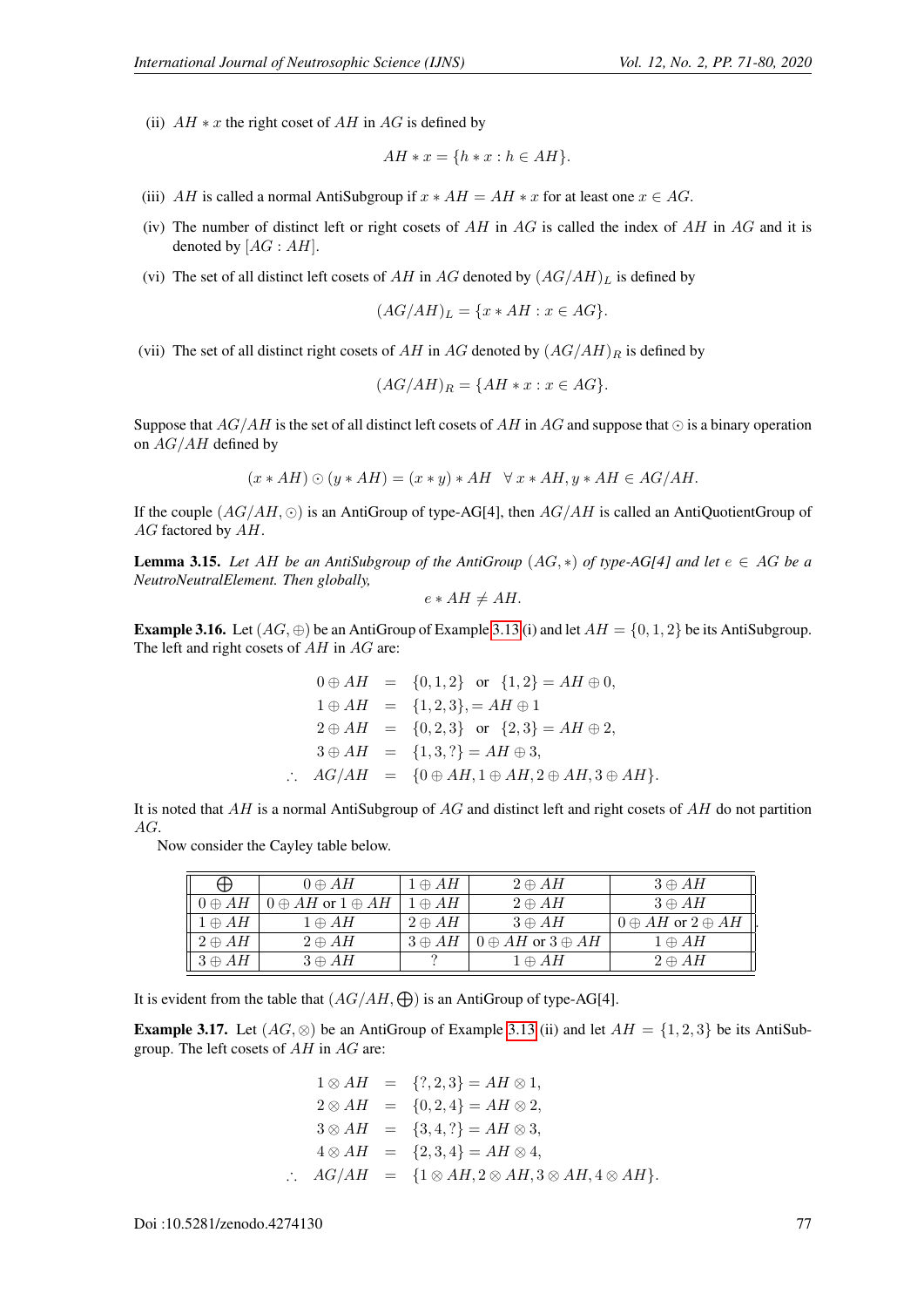.

It is noted that AH is a normal AntiSubgroup of  $AG$  and distinct left and right cosets of AH do not partition AG.

Now consider the Cayley table below.

|                |                                       | $1 \otimes AH$   $2 \otimes AH$   $3 \otimes AH$   $4 \otimes AH$ |                                                  |                                       |
|----------------|---------------------------------------|-------------------------------------------------------------------|--------------------------------------------------|---------------------------------------|
| $1 \otimes AH$ |                                       |                                                                   | $2 \otimes AH$   $3 \otimes AH$   $4 \otimes AH$ |                                       |
| $2 \otimes AH$ | $2 \otimes AH$                        |                                                                   | $4\otimes AH$   $0\otimes AH$   $3\otimes AH$    |                                       |
|                | $3 \otimes AH$   $3 \otimes AH$       |                                                                   | $4 \otimes AH$   $2 \otimes AH$                  |                                       |
| $4 \otimes AH$ | $\mid 4 \otimes AH \mid 3 \otimes AH$ |                                                                   |                                                  | $2 \otimes AH \mid 0 \otimes AH \mid$ |

It is evident from the table that  $(AG/AH,\mathcal{Q})$  is an AntiGroup of type-AG[4].

Proposition 3.18. *Let* AH *be a normal AntiSubgroup of an AntiGroup* (AG, ∗) *of type-AG[4] and let* AG/AH *be the set of distinct left cosets of AH in AG. For*  $x * AH, y * AH \in AG/AH$  *with*  $x, y \in AG$ , let  $\odot$  *be a binary operation defined on* AG/AH *by*

 $(x * AH) \odot (y * AH) = (x * y) * AH \quad \forall x, y \in AG.$ 

*Then,*  $(AG/AH, \odot)$  *is an AntiGroup of type-AG[4].* 

*Proof.* Suppose that AH is a normal AntiSubgroup of an AntiGroup  $(AG, *)$  of type-AG[4] and suppose that the composition of elements in  $AG/AH$  is given by  $(x * AH) \odot (y * AH) = (x * y) * AH \quad \forall x, y \in AG$ . Then there exist some duplets  $(x, y), (u, v), (p, q) \in AG$  such that  $x * y \in AG$  (inner-defined) and  $[u * v =$ indeterminate or  $p * q \notin AG$  (outer-defined/falsehood)]. Hence,  $\odot$  satisfies the NeutroClosureLaw. Next, there exist some triplets  $(x, y, z), (p, q, r), (u, v, w) \in AG$  such that  $x * (y * z) = (x * y) * z$  (inner-defined) and  $[[p * (q * r)]or[(p * q) * r] =$  indeterminate or  $u * (v * w) \neq (u * v) * w$  (outer-defined/falsehood)]. This again shows that  $\odot$  satisfies the NeutroAssociativityAxiom. Also, there exists an element  $e \in AG$ such that  $x * e = e * x = x$  (inner-defined) and  $[x * e]$ or $[e * x] =$  indeterminate or  $x * e \neq x \neq e * x$ (outer-defined/falsehood)] for at least one  $x \in AG$ . This shows the existence of NeutroNeutralElement in AG and hence there exists a NeutroNeutralElement  $e * AH \in AG/AH$ . Again for all  $x \in AG$ , there does not exist  $u \in AG$  such that  $x * u = u * x = e$ . This is an AntiAxiom of existence of inverse element in AG and consequently, no element  $x * AH \in AG/AH$  has an inverse. Lastly, there exist some duplets  $(x, y), (u, v), (p, q) \in AG$  such that  $x * y = y * x$  (inner-defined) and  $[[u * v] \text{or} [v * u] =$  indeterminate or  $p * q \neq q * p$  (outer-defined/falsehood)]. This shows that  $\odot$  satisfies the NeutroCommutativityAxiom. Hence,  $(AG/AH, \odot)$  is an AntiGroup of type-AG[4].  $\Box$ 

**Definition 3.19.** Let  $(AG, *)$  and  $(AH, o)$  be any two AntiGroups of type-AG[4]. The mapping  $\phi : AG \rightarrow$ AH is called an AntiGroupHomomorphism if  $\phi$  does not preserve the binary operations  $*$  and  $\circ$  that is for all the duplet  $(x, y) \in AG$ , we have

$$
\phi(x * y) \neq \phi(x) \circ \phi(y).
$$

The kernel of  $\phi$  denoted by  $Ker\phi$  is defined by

$$
Ker \phi = \{x : \phi(x) = e_{AH} \text{ for at least one } e_{AH} \in AH\}
$$

where  $e_{AH}$  is a NeutroNeutralElement in  $AH$ .

The image of  $\phi$  denoted by  $Im \phi$  is defined by

 $Im \phi = \{y \in AH : y = \phi(x) \text{ for some } x \in AG\}.$ 

If in addition  $\phi$  is an AntiBijection, then  $\phi$  is called an AntiGroupIsomorphism. AntiGroupEpimorphism, AntiGroupMonomorphism, AntiGroupEndomorphism, and AntiGroupAutomorphism are defined similarly.

**Example 3.20.** (i) Let  $(AG, \oplus)$  be the AntiGroup of Example [3.13](#page-0-0) (i) and let  $\phi : AG \rightarrow AG$  be a mapping defined by

$$
\phi(x) = 2 \oplus x \quad \forall x \in AG.
$$

Then

$$
\begin{aligned}\n\phi(0) &= 2, \\
\phi(1) &= 3, \\
\phi(2) &= 0 \text{ or } 3, \\
\phi(3) &= 1,\n\end{aligned}
$$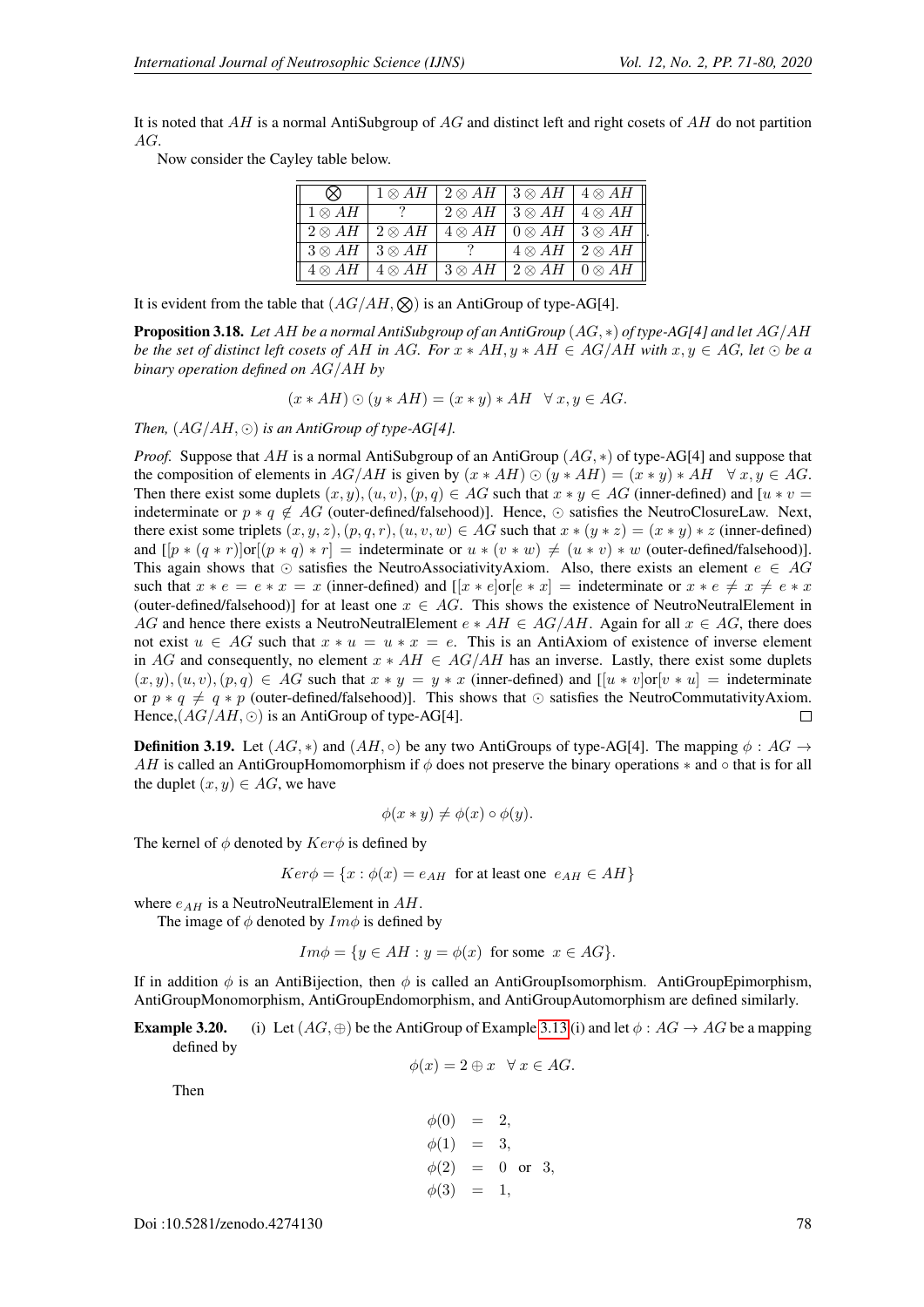from which we obtain that  $\phi(x \oplus y) \neq \phi(x) \oplus y$  for all  $x, y \in AG$ . Accordingly,  $\phi$  is an AntiGroupHomomorphism.  $Im \phi = \{1, 2, 3\}$  which is an AntiSubgroup of AG.  $Ker \phi = \{\} = \emptyset$ .

(ii) Let  $(AG, \otimes)$  be the AntiGroup of Example [3.13](#page-0-0) (ii) and let  $\psi : AG \rightarrow AG$  be a mapping defined by

$$
\psi(x) = x \otimes 4 \quad \forall \ x \in AG.
$$

Then

 $\psi(1) = 4,$  $\psi(2) = 3,$  $\psi(3) = 2,$  $\psi(4) = 0$ 

from which we obtain that  $\psi(x \otimes y) \neq \psi(x) \otimes y$  for all  $x, y \in AG$ . Accordingly,  $\psi$  is an AntiGroupHomomorphism.  $Im \phi = \{0, 2, 3, 4\}$  which is not an AntiSubgroup of AG. Ker $\phi = \{\} = \emptyset$ .

**Example 3.21.** (i) Let  $(AG, *)$  be the AntiGroup of Example [3.10](#page-4-0) (i) and let  $\phi : AG \times AG \rightarrow AG$  be a projection defined by

$$
\phi((x, y)) = x \quad \forall \ x, y \in AG.
$$

Then  $\phi$  is not an AntiGroupHomomorphism because  $\phi((a, b) \otimes (b, c)) = \phi((a, b)) * \phi((b, c)) = a$ . However,  $Im \phi = \{a, b, c, e\} = AG$ .

(ii) Let  $(AG, *)$  be the AntiGroup of Example [3.10](#page-4-0) (ii) and let  $\psi : AG \times AG \rightarrow AG$  be a projection defined by

$$
\psi((x,y)) = y \quad \forall \ x, y \in AG.
$$

Then  $\psi$  is not an AntiGroupHomomorphism because  $\psi((a, b) \otimes (b, c)) = \psi((a, b)) * \psi((b, c)) = c$ . However,  $Im\psi = \{a, b, c, e\} = AG$ .

**Example 3.22.** (i) Let  $(AG/AH,\bigoplus)$  be the AntiQuotientGroup of Example [3.16](#page-6-0) and let  $\phi : AG \rightarrow$  $AG/AH$  be a mapping defined by

$$
\phi(x) = x \oplus AH \quad \forall x \in AG.
$$

Then

$$
\begin{array}{rcl}\n\phi(0) & = & 0 \oplus AH, \\
\phi(1) & = & 1 \oplus AH, \\
\phi(2) & = & 2 \oplus AH, \\
\phi(3) & = & 3 \oplus AH,\n\end{array}
$$

from which we obtain

$$
\phi(1 \oplus 2) = \phi(1) \bigoplus \phi(2) = 3 \oplus AH.
$$

This shows that  $\phi$  is not an AntiGroupHomomorphism.

(ii) Let  $(AG/AH,\otimes)$  be the AntiQuotientGroup of Example [3.17](#page-6-1) and let  $\psi : AG \rightarrow AG/AH$  be a mapping defined by

$$
\psi(x) = x \otimes AH \quad \forall x \in AG.
$$

Then

$$
\psi(1) = 1 \otimes AH,
$$
  
\n
$$
\psi(2) = 2 \otimes AH,
$$
  
\n
$$
\psi(3) = 3 \otimes AH,
$$
  
\n
$$
\psi(4) = 4 \otimes AH,
$$

from which we obtain

$$
\psi(2 \otimes 4) = \psi(2) \bigotimes \psi(4) = 3 \otimes AH.
$$

This shows that  $\psi$  is not an AntiGroupHomomorphism.

Remark 3.23. The fundamental theorem of homomorphisms of the classical groups cannot hold in the class of AntiGroups of type-AG[4] as demonstrated in Examples [3.22](#page-0-0) (i) and (ii).